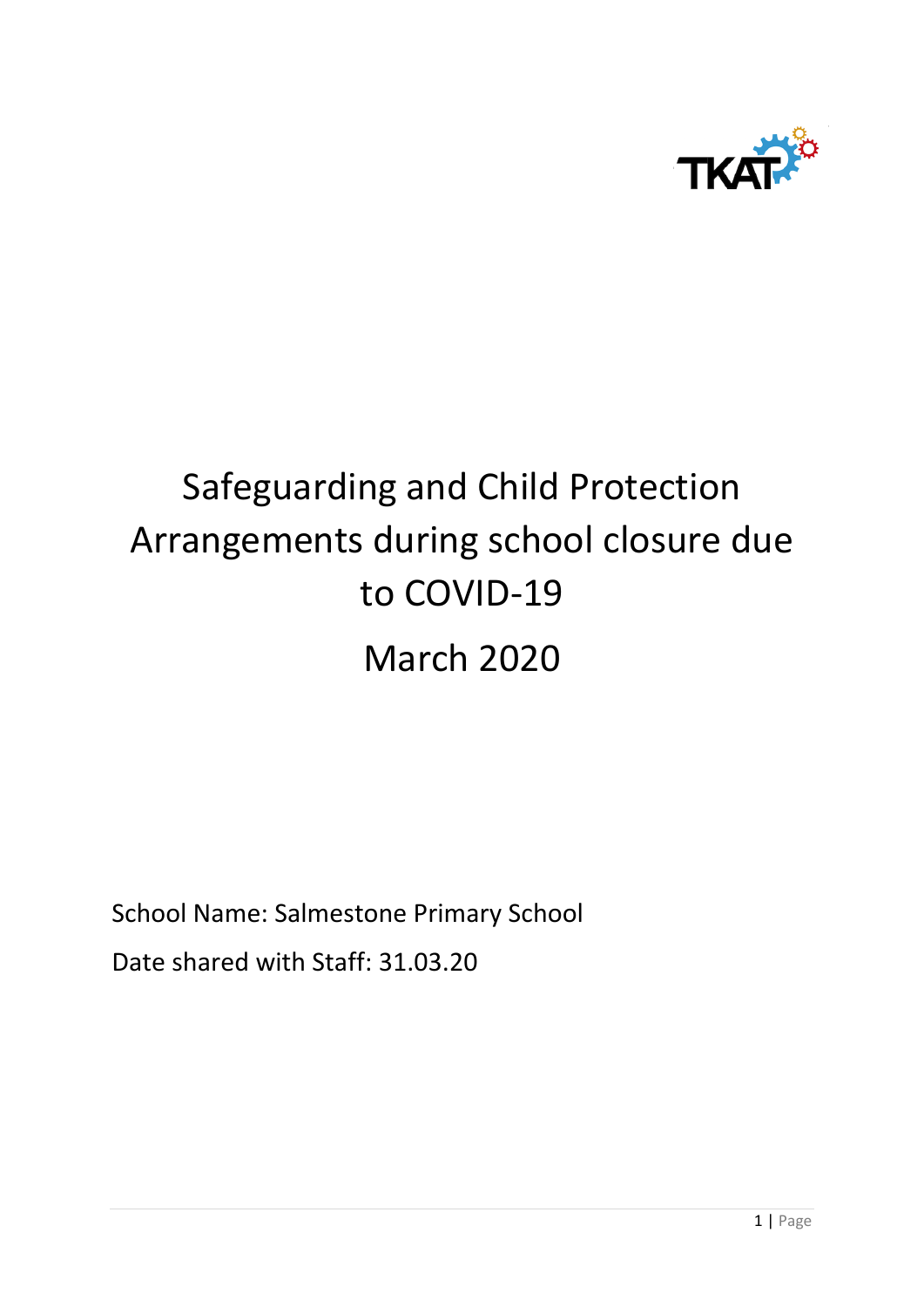# **1. Context**

From 20<sup>th</sup> March 2020, parents were asked to keep their children home, wherever possible, due to the COVID-19 outbreak. Schools were to remain open only to support those whose work was critical to the COVID-19 response and who had no other options.

Schools were asked to provide care for a limited number of children – those who were deemed vulnerable as well as those of parents of critical workers.

| Role                      | Name                  | <b>Contact Number</b> | Email               |
|---------------------------|-----------------------|-----------------------|---------------------|
| Designated                | <b>Nigel Pantling</b> |                       | headteacher@salme   |
| Safeguarding Lead         |                       |                       | stone-tkat.org      |
| Deputy Designated         | Helen Cooper          | 01843 220949          | helen.cooper@salm   |
| Safeguarding Lead         |                       |                       | estone-tkat.org     |
|                           | Lis Marlow            |                       | lis.marlow@salmest  |
|                           |                       |                       | one-tkat.org        |
| Headteacher               | <b>Nigel Pantling</b> | 01843 220949          | headteacher@salme   |
|                           |                       |                       | stone-tkat.org      |
| Designated teacher        | Helen Cooper          | 01843 220949          | helen.cooper@salm   |
| for LAC                   |                       |                       | estone-tkat.org     |
| <b>TKAT Senior</b>        | Sara Walton           | 07753 430909          | Sara.walton@flpa-   |
| Safeguarding Leads        |                       |                       | tkat.org            |
|                           | <b>Scott Wilson</b>   | 07719 408400          | Scott.wilson@dmpa-  |
|                           |                       |                       | tkat.org            |
|                           |                       |                       |                     |
| <b>Chair of Governors</b> | Roger Silk            |                       | roger.silk@dmpa-    |
|                           |                       |                       | tkat.org            |
| <b>HR Contact</b>         | Sarah Smith           | 07841 514657          | sarah.smith@tkat.or |
|                           |                       |                       | g                   |

#### **2. Key Contacts**

# **3. Vulnerable Children**

Vulnerable children include those who have a social worker and those with Education, Health and Care Plans (EHCP).

Those who have a social worker include children with a Child Protection Plan and those who are Looked After, by the local authority. It also includes those who have been assessed as Child in Need under Section 17 of the Children Act 1989.

Those with an EHC Plan will be risk assessed in consultation with parents and the local authority, to decide whether they need to be offered a school place in order to meet their needs, or whether they can safely have their needs met at home. Many children with EHC Plans can safely remain at home.

Eligibility for Free School Meals should not be a sole determining factor in assessing vulnerability.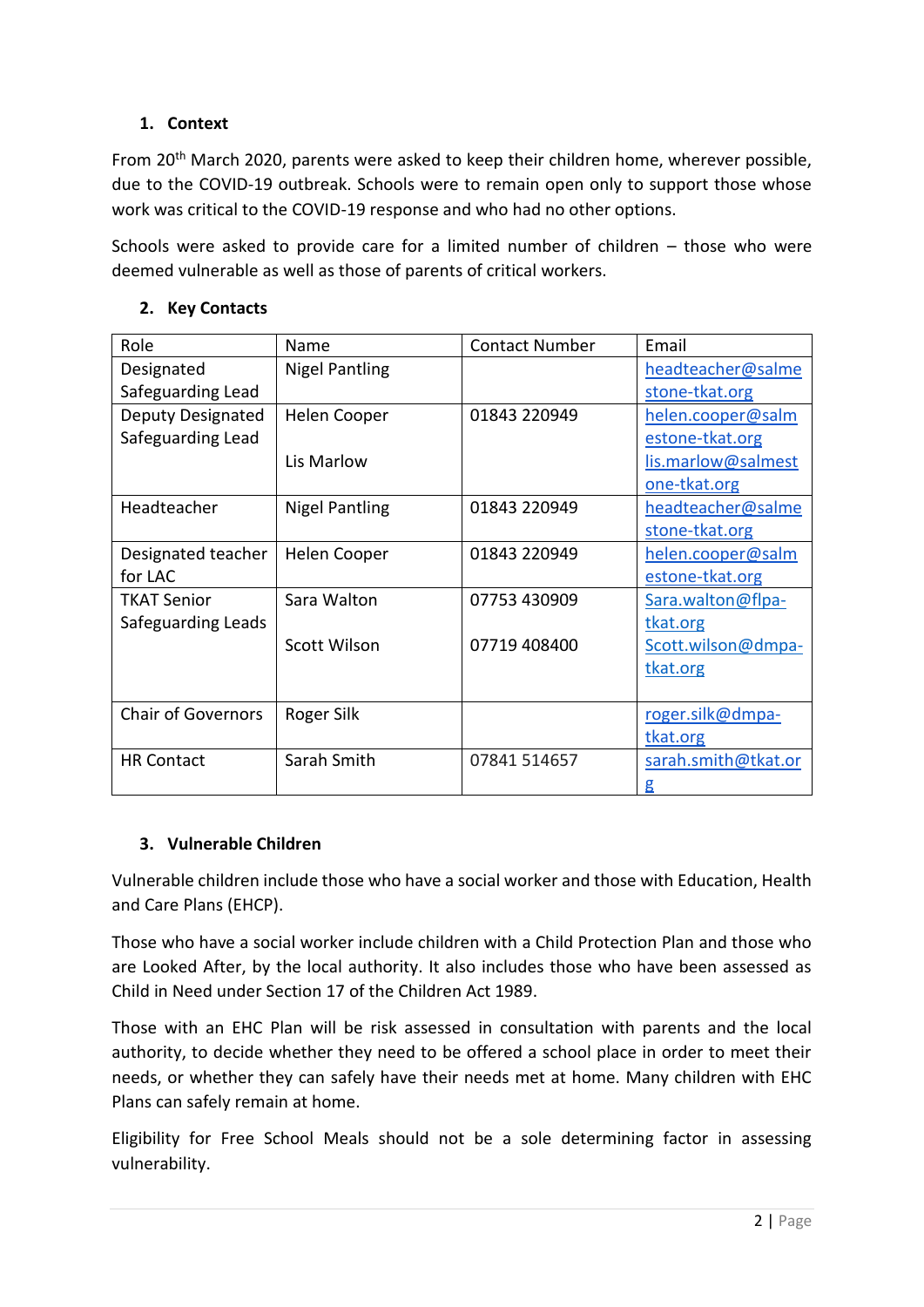Senior Leaders, including the DSLs know who the most vulnerable children are and are best placed to decide who should be offered a school place, such as those on the edge of receiving social care support. They will also be aware of any parents with care responsibilities (e.g. elderly or vulnerable family members).

The school will continue to work with and support Children's Services to help protect vulnerable children. This includes social workers, the Virtual School as necessary.

There is an expectation that vulnerable children, who have a social worker, will attend an education setting, as long as they do not have underlying health conditions that would place them at risk. Where a parent does not want their child to attend school, and they are considered vulnerable, the social worker and school will explore this with the parents.

Vulnerable children will be encouraged to attend a school, including remotely if needed.

# **4. Attendance Monitoring**

Schools are not required to complete their normal attendance monitoring procedures. Schools will agree with parents (and social workers where appropriate), when children should be in school. They will then follow up on any who subsequently do not attend.

The school will ensure that it has up-to-date contact details and emergency numbers for these pupils.

If a vulnerable child does not take up their place or fails / ceases to attend, the school will notify their social worker.

# **5. Designated Safeguarding Leads**

The optimal scenario is to have a trained DSL (or Deputy) available on site. Where this cannot be achieved, a trained DSL (or Deputy) will be available to be contacted by phone or online video call – for example when working from home.

Where a trained DSL (or Deputy) is not on site, in addition to the above, a senior leader will assume responsibility for co-ordinating safeguarding on site. This might include updating and managing access to Safeguarding and Child Protection records and liaising with the off-site DSL and social workers.

It is important that all school staff and volunteers have access to a trained DSL (or Deputy). Each day that the school is open, staff on site will be made aware of who is available that day and how to contact them.

The DSL will continue to engage with social workers and other key contacts for families and attend all multi-agency meetings, which may be held remotely or by phone.

#### **6. Reporting a Concern**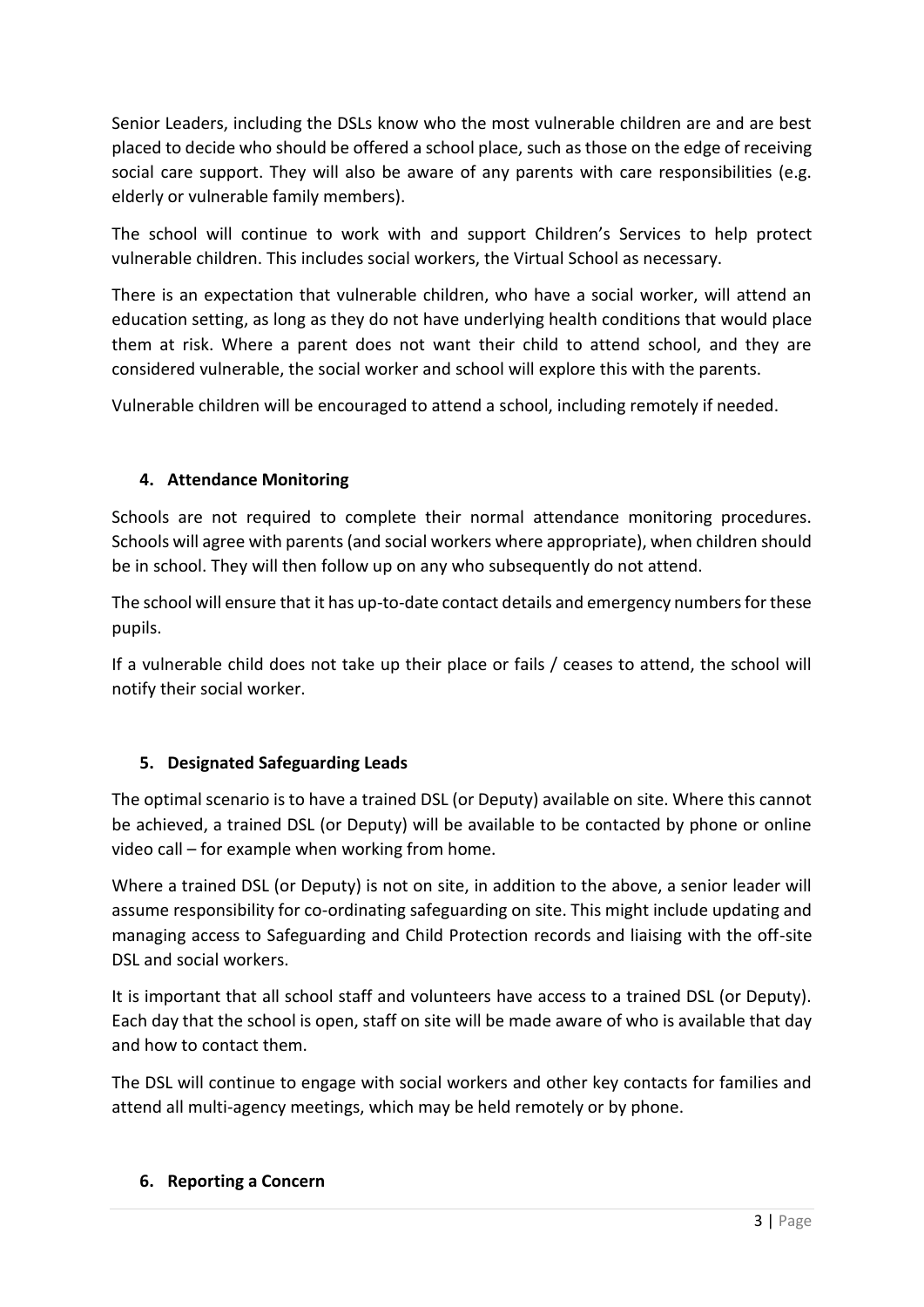Where staff have a concern about a child, they should continue to follow the process outlined in the school Safeguarding Policy, including making a written report, in the usual format used by the school.

If the staff member is unable to access their usual method of reporting (e.g. electronic system such as MyConcern, CPOMS), they should contact the Lead DSL to make them aware of the concern.

Concerns around a member of staff or the Headteacher should be reported in line with the Safeguarding Policy.

# **7. Safeguarding Training and Induction**

DSL training is very unlikely to take place while the COVID-19 restrictions are in place.

For the period that the COVID-19 measures are in place, a DSL (or Deputy) who has been trained will continue to be classed as a trained DSL (or Deputy) even if they miss their refresher training.

All existing school staff have had safeguarding training and have read Part 1 and Annex A of KCSiE (2019). The DSL should communicate to all staff, any new local arrangements, so they know what to do if they are worried about a child.

Where new staff or volunteers enter the school, they will continue to receive the usual safeguarding induction.

If staff are deployed from another education setting, the school should take into account the DfE's supplementary guidance on safeguarding children during the COVID-19 pandemic and will accept portability as long as the current employer confirms in writing that:-

- The individual has been subject to an enhanced DBS and Children's Barred List check
- There are no known concerns about the individual's suitability to work with children
- There are no ongoing disciplinary concerns relating to that individual
- That they have received suitable safeguarding training

Upon arrival in school, they will be given a copy of the school's Safeguarding Policy, details of local processes and confirmation of DSL arrangements.

# **8. Safer recruitment / volunteers and movement of staff**

It remains essential that people who are unsuitable are not allowed to enter the children's workforce or gain access to children. When recruiting new staff the school will continue to follow the relevant safer recruitment processes, including, as appropriate, relevant sections in Part 3 of KCSiE (2019).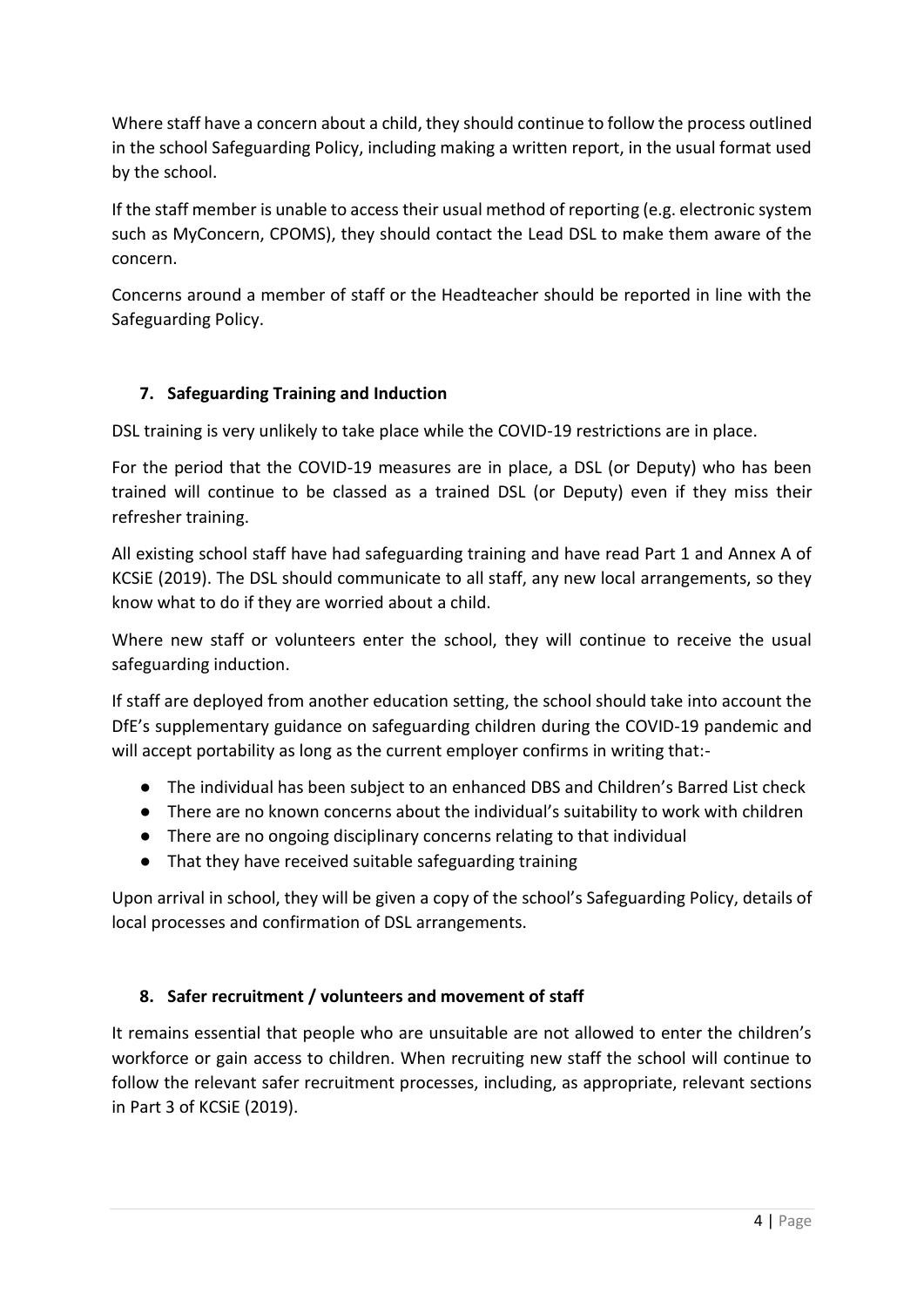In response to COVID-19, the Disclosure and Barring Service (DBS) has made changes to its guidance on standard and enhanced DBS ID checking to minimise the need for face-to-face contact.

Where the school is using volunteers, it will continue to follow the checking and risk assessment process as set out in KCSiE (2019). Under no circumstances, will a volunteer who has not been checked, be left unsupervised or allowed to work in regulated activity.

The school will continue to follow the legal duty to refer to the DBS anyone who has harmed or poses a risk of harm to a child or vulnerable adult.

The Trust will continue to consider and make referrals to the Teaching Regulation Agency (TRA) as per paragraph 166of KCSiE (2019) and the TRA's teacher misconduct advice for making a referral.

Whilst acknowledging the challenge of the current national situation, it is essential from a safeguarding perspective that any school is aware, on any given day, which staff / volunteers will be in the school and that appropriate checks have been carried out. The school will continue to keep the Single Central Record (SCR) up to date.

#### **9. Online Safety in Schools**

The school will continue to provide a safe environment, including online. This includes the use of an online filtering system.

Where pupils are using computers in school, appropriate supervision will be in place.

#### **10. Children and online safety away from school**

It is important that all staff who interact with children, including online, continue to look for the signs that a child may be at risk. Any concerns should be dealt with in line with the Safeguarding Policy. Where appropriate referrals should still be made to children's social care and the Police, if necessary.

Online contact should follow the same principles as set out in the Safeguarding Policy and Staff Code of Conduct.

The school will ensure that any use of online learning tools and systems, is in line with privacy and data protection / GDPR requirements.

Below are some things to consider if delivering virtual lessons, especially where webcams are involved:

- No 1:1 sessions, groups only
- Staff and children must wear suitable clothing, as should anyone in the household
- Any computers should be used in shared areas (e.g. not bedrooms) and the background should be blurred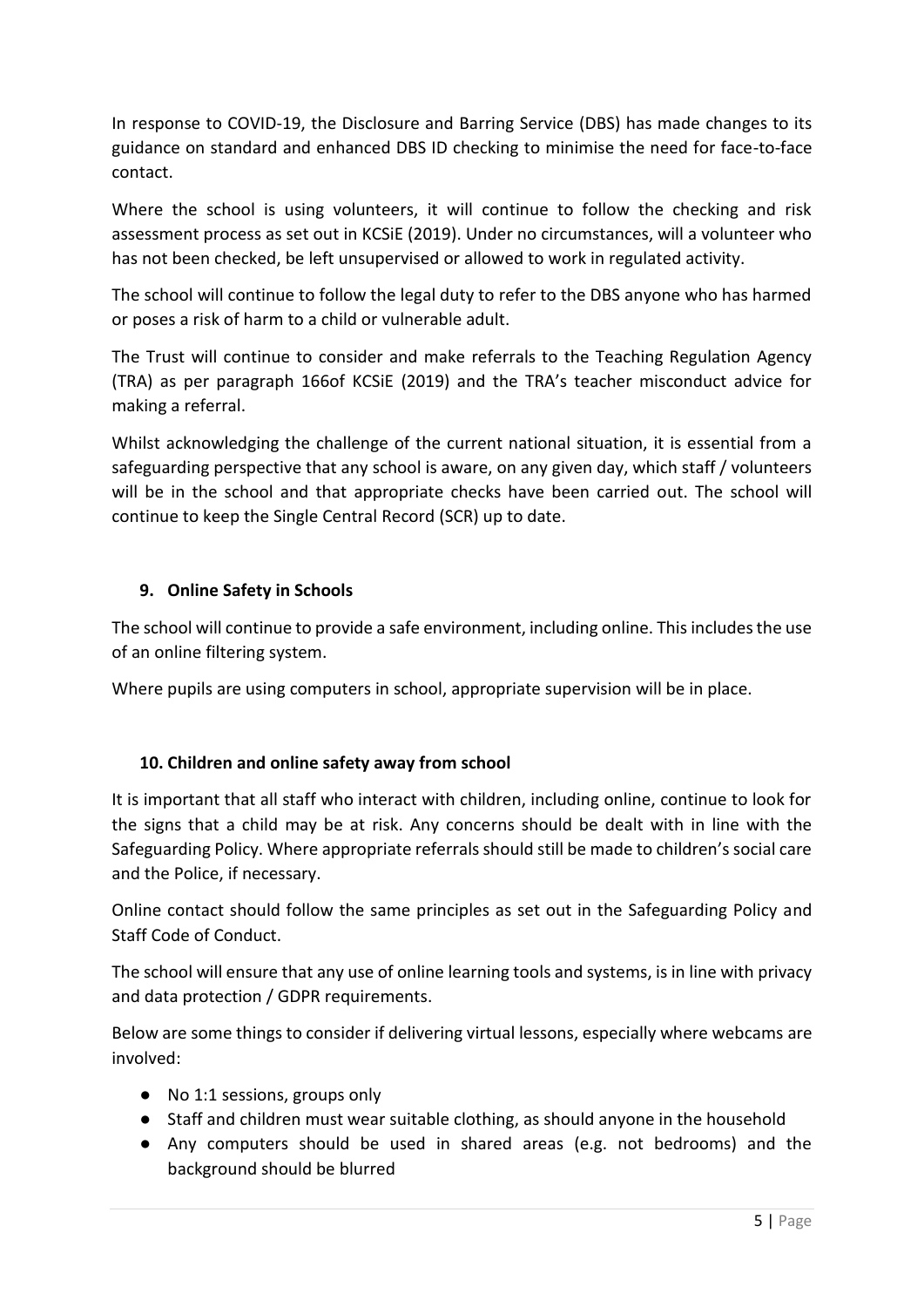- Any live classes should be recorded so if any issues were to arise, the video can be reviewed
- Live classes should be kept to a reasonable length of time, or the 'streaming may prevent the household from 'getting on with their day'
- Language must be professional and appropriate, including any family members in the background
- Staff must only use school platforms to communicate with pupils and families
- Staff should record the length, time, date and attendance of any sessions held

#### **11. Supporting children not in school**

The school and TKAT is committed to supporting the safety and wellbeing of all its children and young people.

The school should have identified its vulnerable children (e.g. having a social worker, EHCP or edge of social care support) as well as those who normally receive pastoral support in school. There should be a support or communication plan in place for them. This will include details of the frequency and method of contact as well as which member of staff is responsible for this.

Details of this plan should be recorded in the pupil's safeguarding record as well as all records of contact, both successful and failed, as well as any follow-up actions.

Individual plans should be reviewed regularly (e.g. once a fortnight) and where concerns arise the DSL will consider any referrals as appropriate.

The school will share safeguarding messages with parents through its usual communication routes including website and social media pages.

We recognise that school is a protective factor for children and the current circumstances can affect the mental health of pupils and their parents / carers. Teachers need to be aware of this, in setting expectations of pupil's work when they are at home.

Where care is provided on site, we will ensure that appropriate support is available for pupils. Any concerns for these pupils will be recorded in the usual way.

# **12. Supporting children in school**

The school will continue to be a safe space for all children. The headteacher will ensure that the relevant staff are on site and that staff to pupil ratio is appropriate.

The school will follow government advice in regards to social distancing, handwashing and other measures to limit the risk of infection.

The school should monitor the impact of staff absence, particularly in relation to DSLs and First Aiders and take action accordingly.